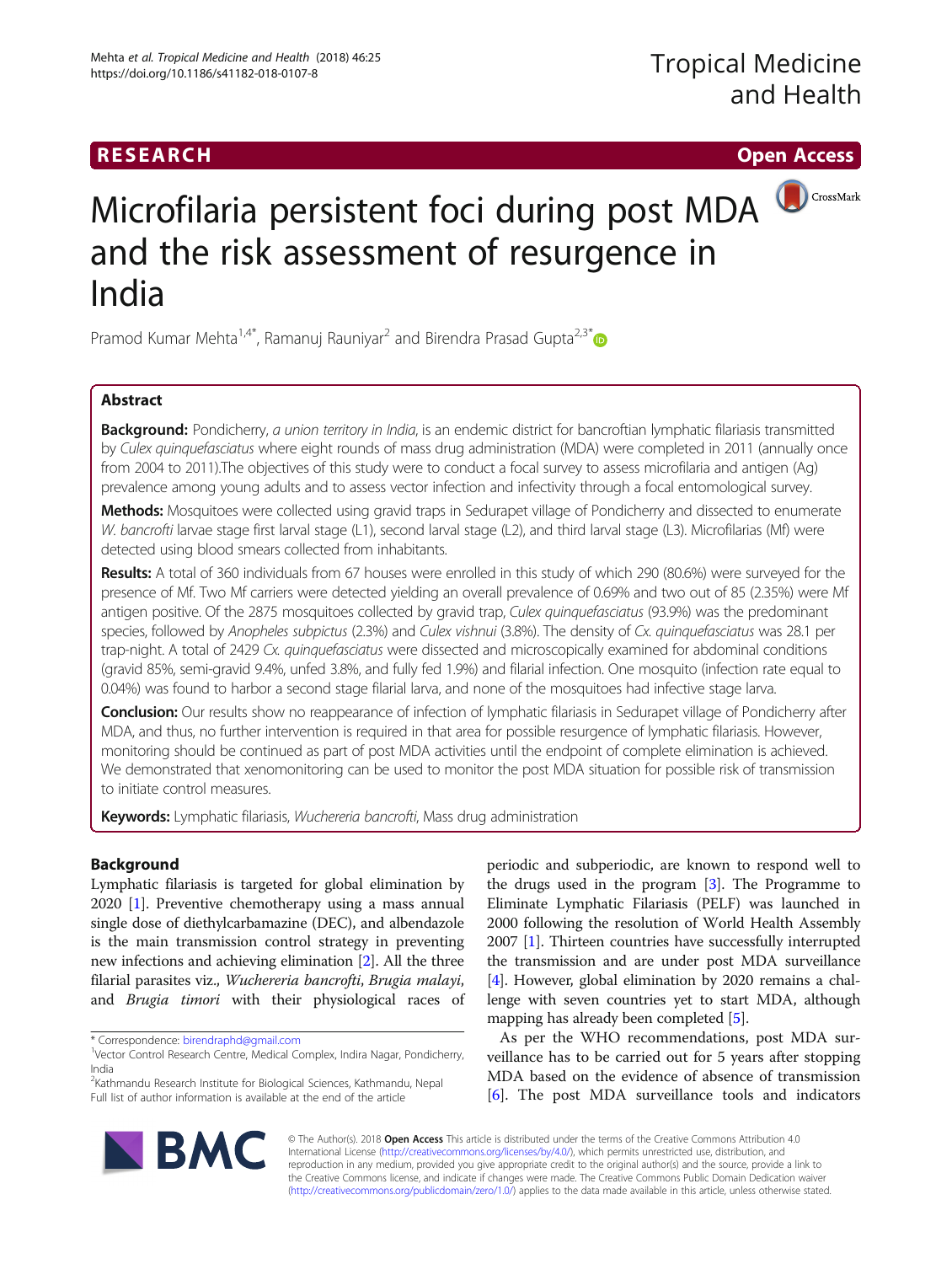should be valid and sensitive enough to indicate the possible risk of resurgence [[7\]](#page-4-0). Preparedness to prevent or control such reappearance of infection is therefore necessary. The absence of transmission can be an appropriate indicator, which is defined as reducing transmission of the parasite to a level (antigen prevalence less than 1% in 6–7 years of children) where continued transmission and recrudescence are not expected [[8\]](#page-4-0). The present study aimed to assess the status of transmission in communities with persistent infection (residual Mf carriers) (Table 1).

## Method

## Study area

The Sedurapet village in Pondicherry, a union territory in India, was selected for the study. It lies between 11.45 to 12.15<sup>0</sup>N latitude north and 79.35 to 80.00°E longitude east, on the Coromandel coast of peninsular India. The mean monthly temperature of Sedurapet village ranges between 30.8 °C in May and 25.1 °C in January. The population of this village was 4433 and endemic for bancroftian filariasis. The human dwellings of the village are of three types, viz., thatched huts, houses with tiled roofs, and terraced houses. Stagnant drains, numerous cesspits, cesspools, vacant plots, septic tanks, cement tanks, and water collection near public taps provide highly conducive breeding places for Culex quinquefasciatus. The area was covered under MDA from 2004, and eight rounds of MDA were completed by 2011.

## Selection of house and parameters used in the study

This study was carried out only in 67 selected houses. All 67 HH (household) populations were involved in the study. The following parameters were used in this study:

|  |  |  | Table 1 Summary of infection and transmission parameters |  |
|--|--|--|----------------------------------------------------------|--|
|--|--|--|----------------------------------------------------------|--|

 $\bullet$  Mf prevalence = total no. of smear-positive for Mf  $\times$ 100/total no. of smear examined for Mf  $= 2 \times 100/290$  $= 0.69\%$ 

Ag prevalence = total no. of Ag positive cases  $\times$  100/total no. cases examined

- for Ag
- Vector infection rate = total no. of L1 or L2 stage of W. bancrofti  $\times$  100/total no. of gravid mosquitoes dissected
	- $= 1 \times 100/2429$
	- $= 0.04\%$
- Vector infectivity rate = total no. of L3 stage of  $W$ .  $bancrofti \times 100/total$  no. of gravid mosquitoes dissected
	- $= 0 \times 100/2429$
	- $= 0\%$

## Night blood survey for Mf prevalence

As the study area was endemic for filariasis caused by a nocturnally periodic form of Wuchereria bancrofti, the blood samples from all the available individuals were collected at night between 10.00 PM to midnight. Written consent was obtained from all individuals and from parents of children below the age of 15 years. A team of four technical staff, one for registering names, another for preparing slides, a third for drawing blood samples, and a fourth for making smears were involved. One hundred microliters of blood were smeared on slides and marked in the center with a lead pencil. Dehaemoglobinization was done for about 3 min in tap water. After air drying, the blood films were fixed in acid-alcohol (2 parts of concentrated HCl + 98 parts of methyl alcohol), stained in Jaswant-Singh-Bhattacharji stain (JSB) for 1–

| Parameters                                                | Total           | Percentage |
|-----------------------------------------------------------|-----------------|------------|
| Total number of population of Sedurapet village           | 4433            |            |
| Number of house selected for focal survey                 | 67              |            |
| Enumerated population from the selected houses            | 360             |            |
| Number of individuals covered for MF screening            | 290/4433        | 6.5        |
| Number of Mf positive cases detected                      | 2/290           | 0.6        |
| Number of individuals covered under antigenemia screening | 85/4433         | 1.9        |
| Number showing positive reaction to antigen test          | 2/85            | 2.3        |
| Number of children below 5 years                          | 17/360          | 4.7        |
| Total number of mosquitoes trapped from gravid traps      | 2875            |            |
| Number of Cx. quinquefasciatus recorded                   | 2700/2875       | 93.9       |
| Number of Cx. quinquefasciatus dissected                  | 2429/2700       | 89.9       |
| Vector infection rate                                     | 1L2larvae/2429  | 0.04       |
| Other mosquitoes                                          | 175/2875        | 6.1        |
| Per trap density of Cx. quinquefasciatus                  | 96 trap/16 days | 28.1       |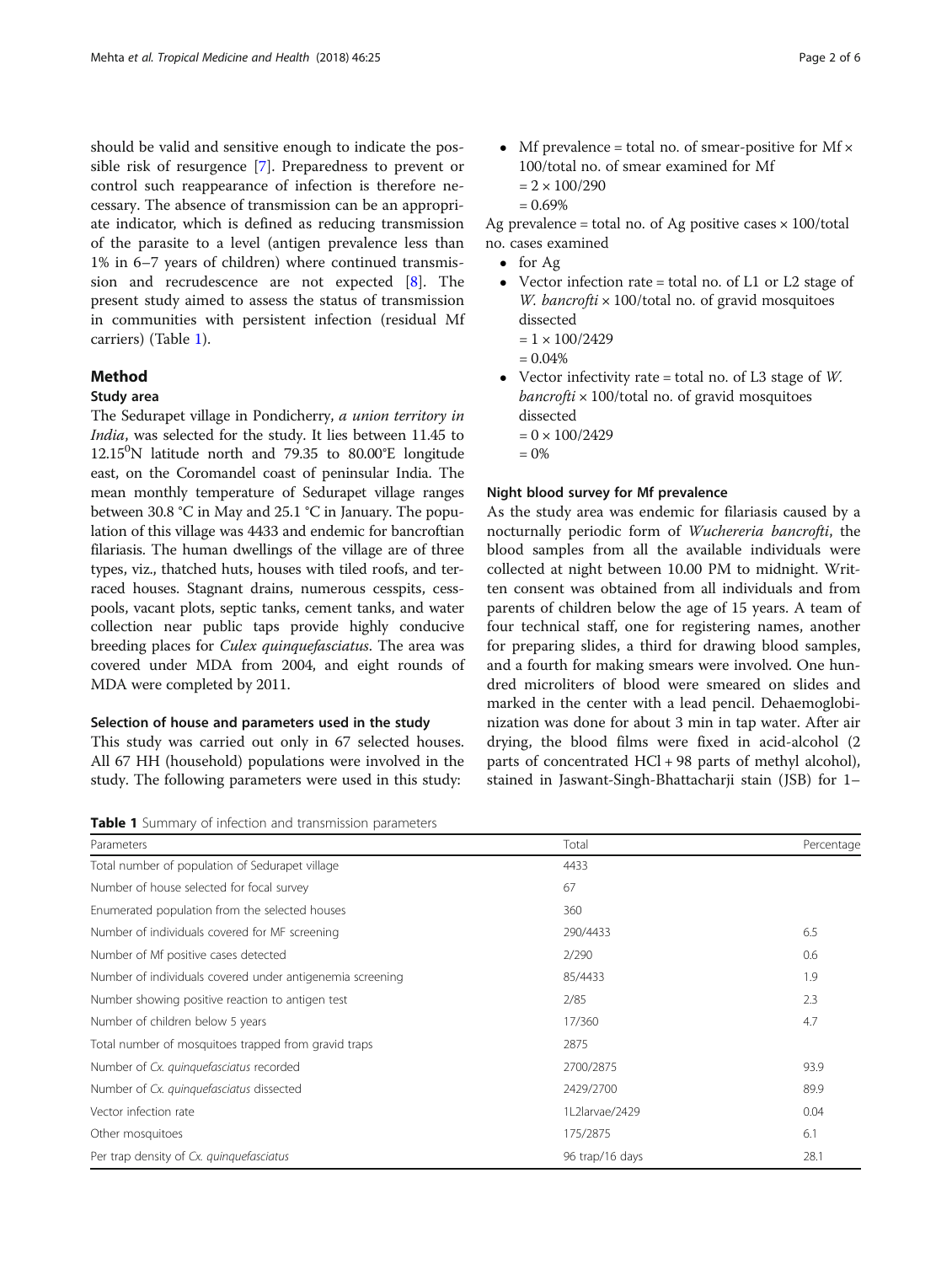<span id="page-2-0"></span>2 min, and washed in distilled water. After subsequent air drying, the blood smear was examined under a compound microscope using X10 objective (Fig. 1).

## Antigenemia survey

While collecting blood samples for microfilaria detection, children and young adults (6–25 years) were also tested for the presence of W. *bancrofti* antigen in all 67 households. The purpose of the survey was to verify whether there was any evidence for recent transmission as well as to determine the prevalence of infection among young adults. The ICT (Binax, Portland, ME) was used for the detection of W. bancrofti antigen in a whole blood sample (Table 2).

## Vector sampling

Six houses in four streets (Mettu Street, Kurinji Street, Mohambigai Street, and North Street) of the Sedurapet village were selected, and gravid traps were placed for collecting vector mosquitoes. Method of collecting vector mosquitoes using gravid traps was standardized in the field with respect to the site of placement, appropriate time, and attractiveness of infusion. Six gravid traps were kept in 96 places covering all 67 HH for the collection of mosquitoes for 16 days. All collected mosquitoes were dissected for the study of infection and infectivity.

## Trapping procedure

The traps were placed for 16 days in the evening and the collection bag was removed the following morning and sent to the laboratory for further analysis. Trapped mosquitoes were removed by using a mechanical aspirator, and female Cx. quinquefasciatus mosquitoes were identified. These were later separated into test tubes labeled with trap number and date of collection.

### Assessment of vector infection

Mosquitoes collected from the gravid traps were dissected on the same day. Filarial larvae detected in the infected mosquitoes were categorized into microfilariae (Mf), stage I (L1), II stage (L2), and III stage (L3) infective stage as per the classification of Samarawickrema et al. 1967 [[9](#page-4-0)].



|  |  | ╯ | . . | c | . . |
|--|--|---|-----|---|-----|
|  |  |   |     |   |     |
|  |  |   |     |   |     |
|  |  |   |     |   |     |

|  | Table 2 Age-wise summary of antigen survey |  |
|--|--------------------------------------------|--|
|--|--------------------------------------------|--|

| Age group | Number antigen positive out of<br>$(n = 85)$ in each age group | Percentage |
|-----------|----------------------------------------------------------------|------------|
| $6 - 10$  | 26                                                             | 30.5       |
| $11 - 15$ | 23                                                             | 27.0       |
| $16 - 20$ | 14                                                             | 16.4       |
| $21 - 25$ | 22                                                             | 25.8       |

Mosquitoes carrying any stage of the filarial parasite (Mf, L1, L2, or L3 larva) were defined as "infected," while those carrying only L3 larva were defined as "infective." The number of each stage of larvae in the infected mosquitoes was counted and recorded (Fig. 2).

## Statistical analysis

Exploratory data analysis was carried out using Microsoft Excel software. The prevalence of antigenemia or prevalence of Mf was calculated as the number of persons positive for Ag or Mf divided by the number tested.

## Results

## Microfilaria survey

The present survey was carried out 24 months after the last MDA. A total of 360 people were enumerated in 67 households in the study area. Out of 360 enlisted individuals, 290 (80.6%). were included in the Mf survey (Fig. 1). As the target population was above 5 years of age, the coverage in different age groups ranged between 64 and 100% and about 90% coverage was achieved among children between 6 and 15 years. Only two Mf carriers (aged 45 and 60 years) were detected yielding an overall prevalence of 0.69%. The microfilaria density was 5 per 60 μl.

## Antigenemia survey

Two (2.35%) individuals out of 85 aged between 5 and 25 years were positive for antigenemia (Fig. [3](#page-3-0)).

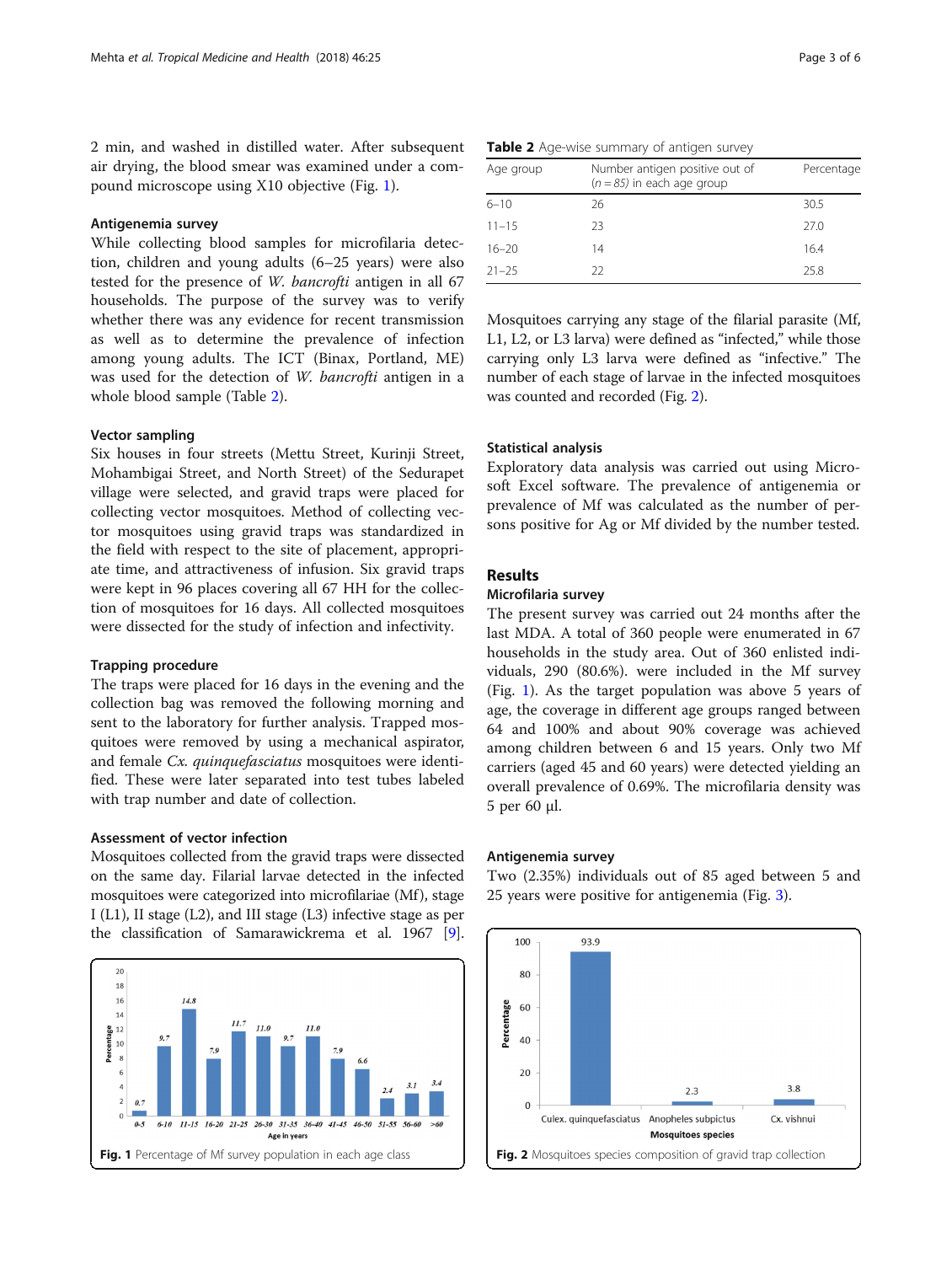<span id="page-3-0"></span>

## Entomological survey

A total of 2875 mosquitoes from six houses were trapped. Cx. uinquefasciatus (93.6%) was the predominant species recorded from the gravid trap (Fig. [2](#page-2-0)) followed by Anopheles subpictus and Cx. Vishnui. The average density of Cx. quinquefasciatus was 28.1 per trap per night. Two thousand four hundred twenty-nine female mosquitoes were dissected for filarial infection and based on abdominal condition, gravid mosquitoes constituted about 85%, followed by semi-gravid (9.4%), unfed (3.8%), and fully fed (1.9%). One mosquito was found to harbor a second stage filarial larva yielding an infection rate of 0.04%. None of the mosquitoes had infective stage larva.

## Discussion

When the Annual Mass Drug Administration Programme to eliminate LF was originally launched, guidelines for program planning, implementation, monitoring, and evaluation were available [\[10\]](#page-4-0). However, tools and protocols for monitoring and evaluation were not operationally feasible with highly conservative threshold levels. Compliance has been a major operational issue identified as a limiting factor for effective implementation of MDA. In India, a number of independent assessments of program coverage have been carried out [\[11\]](#page-4-0); however, issues identified were stated to be situation specific, requiring site-specific measures to bridge the gap between coverage and compliance. The minimum effective coverage of the total population was estimated to be 65% [[10](#page-4-0)]. Even though five rounds of MDA were recommended as the minimum target, a systematic review on mass chemotherapy options to control LF [\[10\]](#page-4-0) and other studies have shown that the required number of rounds of MDA depends on several factors including initial prevalence of infection, initial intensity of transmission, efficacy of drugs, the combination of parasites and vectors, and the density of vectors [[12](#page-4-0)].

The existence of foci of persistent infection and transmission has also been reported. This is defined as the prevalence of infection (Mf and or antigenemia) above 1% or prevalence of antigenemia in children between 2 and 8 years [[13](#page-4-0)]. These areas require particular attention during post MDA surveillance in order to detect any signals for a possible resurgence of infection. The effect of long-term observations on the status of such areas is still unknown. Two Mf carriers detected in a previous survey were both identified to be migrants; however, the two identified in the current study did not indicate any history of the movement to the endemic areas and hence were considered as indigenous cases. The persistence of infection in terms of Mf carriers was thus evident. The present focal survey detected the indigenous cases, and the migrants had already left and were not available at the time of the second survey. Screening of children and young adults also showed 2.35% antigenemia prevalence. This trend is as expected since antigen rates decrease more slowly than Mf rates.

The detection of the filarial parasite in the vector mosquito is an indication of the presence of Mf carriers in the sampled location. The mosquito recorded with filarial parasite infection in the study was found in a house where none of the members were Mf carriers. This indicates that vector sampling from the location could detect filarial infection and thus can be a proxy indicator of infection in the sampling area. This can thereby be an appropriate tool to indirectly assess the prevalence of infection. Passive vector sampling can be a potential surveillance tool in place of night blood surveys, which require larger sample size in situations of low Mf prevalence, which can be expected in areas under preventive chemotherapy.

The current study area is an industrial area with a large number of migrant laborers from other states; therefore, this area is in demand of strengthened monitoring. Testing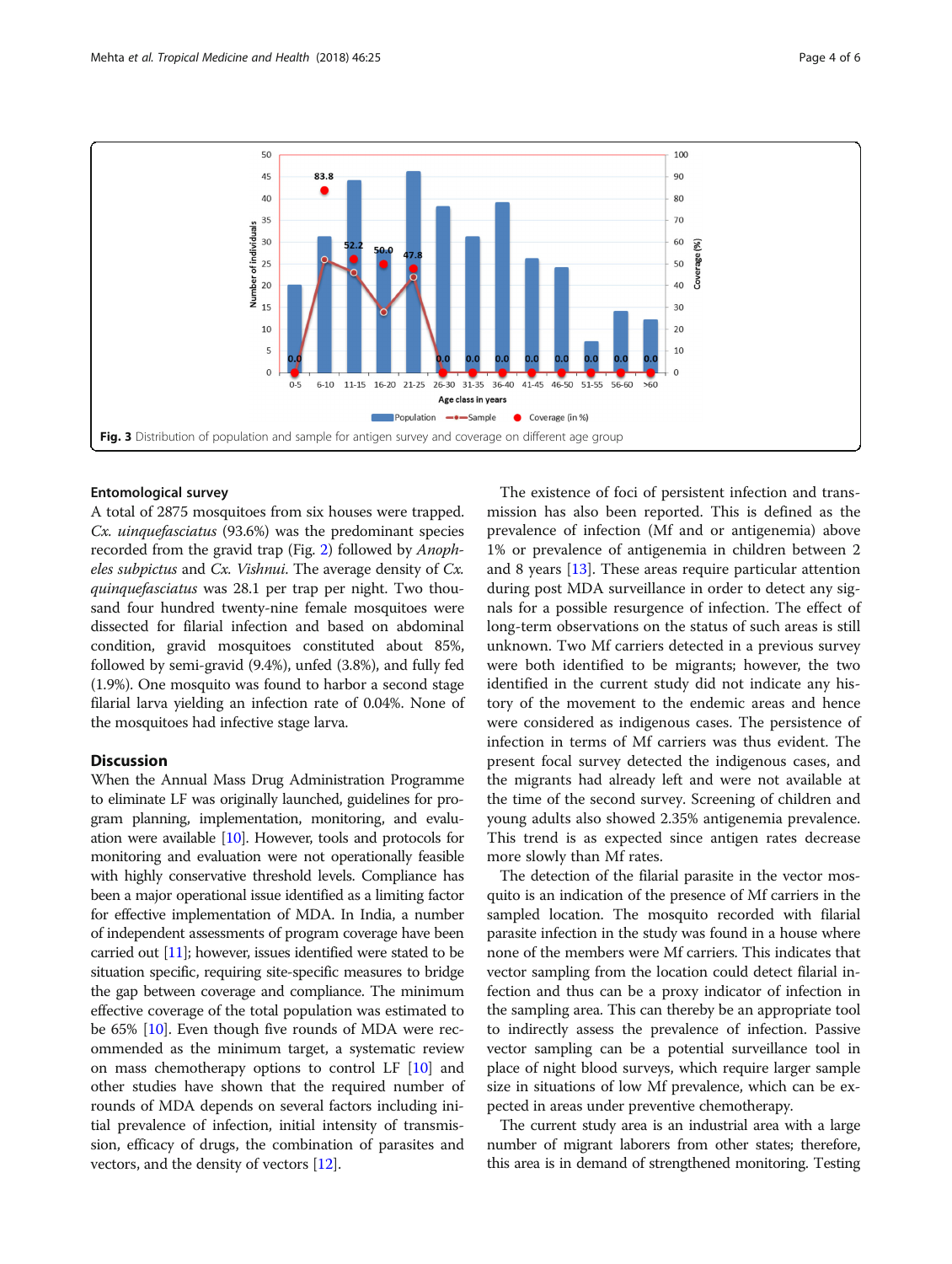<span id="page-4-0"></span>and treating high-risk populations such as migrants can be a potential option and vector control could be yet another solution to ensure that recrudescence will not occur from residual Mf carriers. However, limitations in carrying out post MDA surveillance activities are constrained by limited manpower. Therefore, integrating post MDA surveillance activities with those of other neglected tropical diseases (NTDs) control program or integrating LF surveillance activity with population-based surveys could reduce the need for long-term resources for LF specific surveillance [14].

The present study showed that gravid traps could serve as an effective surveillance tool to sample vector mosquitoes as it yields 25 mosquitoes per trap per night. In places where adequate resources are available with facilities for molecular-based detection of filarial infection, pooled mosquito samples can be processed for detecting filarial infection including infectivity for which tools and protocols have already been developed [15]. Mass distribution of DEC salt could be an alternative intervention in the transmission hot spots to prevent recrudescence [16].

## Conclusions

In this study, there was no active transmission in the sampled area (Mf prevalence  $\langle 1\% \rangle$  during the post MDA period. Consequently, in this region, no further intervention is required to avoid a resurgence of lymphatic filariasis. However, monitoring should be continued as a part of post MDA activities until the ultimate endpoint of elimination is achieved  $(< 1\%$  Mf). Xenomonitoring could be a potential tool for this allowing control measures to be initiated in a timely manner should resurgence be detected [17–[20](#page-5-0)].

#### Abbreviations

DEC: Diethylcarbamazine; ICT: Immunochromatic card test; LF: Lymphatic filariasis; MDA: Mass drug administration; Mf: Microfilaria; NTDs: Neglected tropical diseases; PDA: Personal digital assistant; PELF: Programme to Eliminate Lymphatic Filariasis; VCRC: Vector Control Research Centre; WHO: World Health Organization

#### Acknowledgements

We thank the survey teams from Vector Control Research Centre, Indira Nagar Pondicherry, India) and the people who participated in this study.

#### Funding

This study was supported by the Government of India, ICMR, and VCRC. Stipend support for study provided through the WHO Fellowship Program.

#### Availability of data and materials

Data and materials have been provided in the main manuscript.

#### Authors' contributions

PKM conceived, designed, ran the experiments, analyzed the data, and wrote the manuscript. BPG and RR helped during writing the manuscript. All authors read and approved the final manuscript.

#### Ethics approval and consent to participate

Field surveys were conducted as per the study protocols approved by the Institutional Human Ethics Committee (IEC/IRB no. IHEC-05). Informed consent was obtained from all the individuals screened for microfilaria and/ or

antigenemia. Information on the objective of the study and the expected benefits to the individual, and the community were provided.

#### Consent for publication

Not applicable.

#### Competing interests

The authors declare that they have no competing interests.

## Publisher's Note

Springer Nature remains neutral with regard to jurisdictional claims in published maps and institutional affiliations.

#### Author details

<sup>1</sup>Vector Control Research Centre, Medical Complex, Indira Nagar, Pondicherry, India. <sup>2</sup> Kathmandu Research Institute for Biological Sciences, Kathmandu, Nepal. <sup>3</sup>Central Diagnostic Laboratory and Research Center Pvt. Ltd, Kathmandu, Nepal. <sup>4</sup>Present address: Central Regional Health Directorate Office, Ministry of Health and Population, Kathmandu, Nepal.

## Received: 3 March 2018 Accepted: 29 June 2018 Published online: 17 July 2018

#### References

- 1. Galvez Tan JZ. The elimination of lymphatic filariasis: a strategy for poverty alleviation and sustainable development–perspectives from the Philippines. Filaria J. 2003;2(1):12.
- 2. Das L, Reddy GS, Pani S. Some observations on the effect of Daflon (micronized purified flavonoid fraction of Rutaceae aurantiae) in bancroftian filarial lymphoedema. Filaria J. 2003;2(1):5.
- 3. Wongkamchai S, Boitano J. A move towards defeating lymphatic filariasis. Siriraj Med J. 2017;62(2):93–7.
- 4. Ramaiah K, Ottesen EA. Progress and impact of 13 years of the global programme to eliminate lymphatic filariasis on reducing the burden of filarial disease. PLoS Negl Trop Dis. 2014;8(11):e3319.
- 5. Srivastava P, et al. Elimination of lymphatic filariasis in Goa: first successful transmission assessment survey in India. J Commun Dis. 2014;46(2):7–16.
- 6. Hamlin KL, et al. Longitudinal monitoring of the development of antifilarial antibodies and acquisition of Wuchereria bancrofti in a highly endemic area of Haiti. PLoS Negl Trop Dis. 2012;6(12):e1941.
- 7. Organization, W.H, Defining the roles of vector control and xenomonitoring in the Global Programme to Eliminate Lymphatic Filariasis: report of the informal consultation WH. 2002.
- 8. Roth A, et al. Concurrent outbreaks of dengue, chikungunya and Zika virus infections—an unprecedented epidemic wave of mosquito-borne viruses in the Pacific 2012–2014. Eurosurveillance. 2014;19(41):20929.
- 9. Marks F, et al. Incidence of invasive salmonella disease in sub-Saharan Africa: a multicentre population-based surveillance study. Lancet Glob Health. 2017;5(3):e310–23.
- 10. Stolk WA, et al. Prospects for elimination of bancroftian filariasis by mass drug treatment in Pondicherry, India: a simulation study. J Infect Dis. 2003; 188(9):1371–81.
- 11. Lahariya C, Mishra A. Strengthening of mass drug administration implementation is required to eliminate lymphatic filariasis from India: an evaluation study. J Vector Borne Dis. 2008;45(4):313–20.
- 12. Burkot T, Ichimori K. The PacELF programme: will mass drug administration be enough? Trends Parasitol. 2002;18(3):109–15.
- 13. Swaminathan S, et al. Epidemiological assessment of eight rounds of mass drug administration for lymphatic filariasis in India: implications for monitoring and evaluation. PLoS Negl Trop Dis. 2012;6(11):e1926.
- 14. Baker M, et al. Mapping, monitoring, and surveillance of neglected tropical diseases: towards a policy framework. Lancet. 2010;375(9710):231–8.
- 15. Vasuki V, et al. Use of a simple DNA extraction method for high-throughput detection of filarial parasite Wuchereria bancrofti in the vector mosquitoes. Parasitol Res. 2012;111(6):2479–81.
- 16. Mladonicky JM, et al. Assessing transmission of lymphatic filariasis using parasitologic, serologic, and entomologic tools after mass drug administration in American Samoa. Am J Trop Med Hyg. 2009;80(5):769–73.
- 17. Subramanian S, et al. Application of a household-based molecular xenomonitoring strategy to evaluate the lymphatic filariasis elimination program in Tamil Nadu, India. PLoS Negl Trop Dis. 2017;11(4):e0005519.